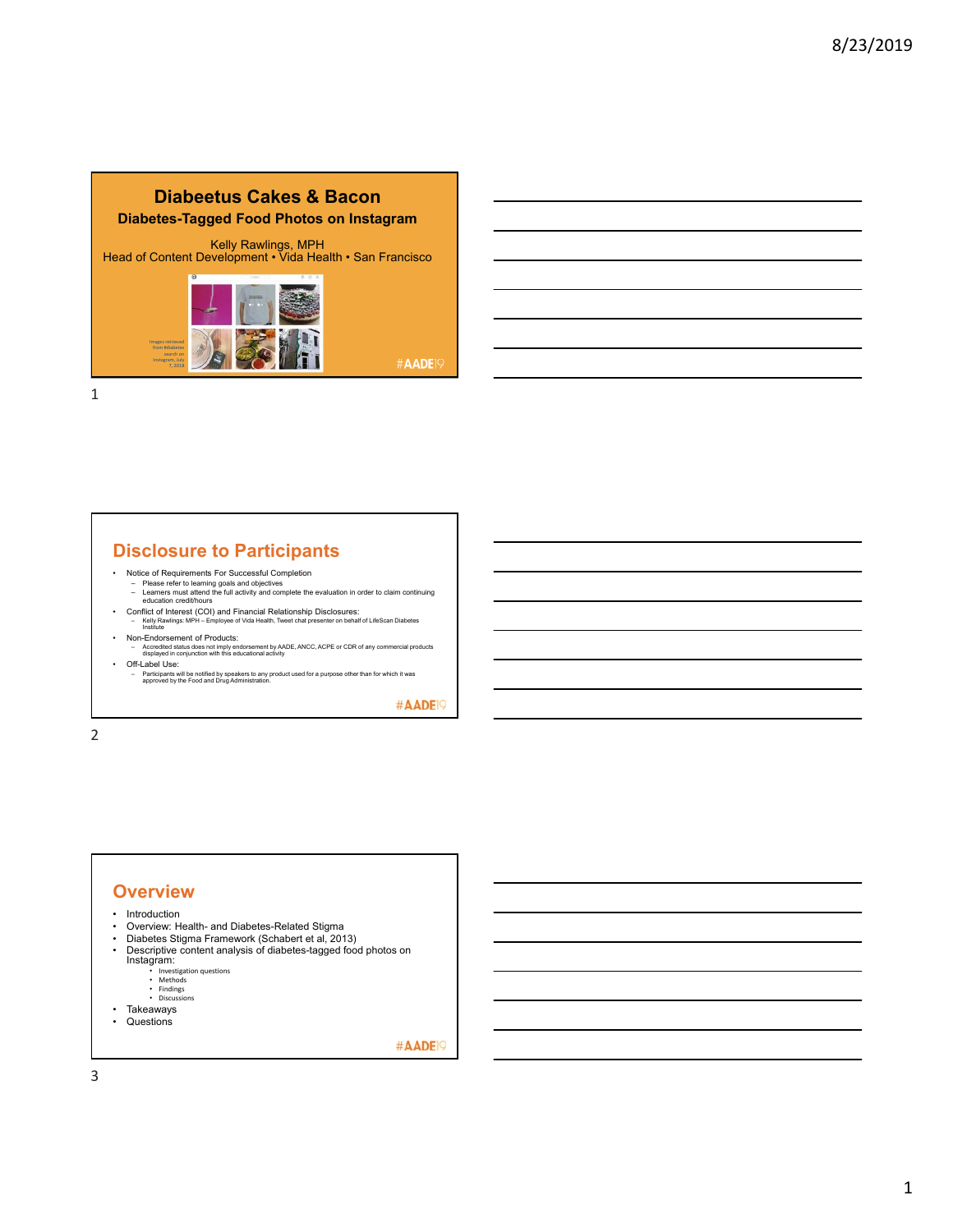# **Learning Objectives**

- Participants will be able to list three types of stigma experiences that impact care seeking, self-care, and quality of life.
- Participants will be able to describe the prevalence and categories of food imagery in diabetes-tagged posts on Instagram.
- Participants will be able to state factors associated with diabetes stigma and, specifically, with stigmatizing and health-promoting diabetes-tagged food posts.

#AADE<sup>19</sup>

4

# **Mentorship matters**

- Thank you to Michelle Litchman, PhD, FNP-BC, FAANP, Assistant Professor, University of Utah College of Nursing, preceptor of my MPH capstone project
- Study data were collected and managed using REDCap electronic data capture tools hosted at University of Utah.
- Center for Clinical and Translational Sciences grant support (8UL1TR000105 (formerly UL1RR025764) NCATS/NIH).
- Thank you to capstone advisor Rachel Reimer, PhD, Des Moines University, Master of Public Health Chair and Associate Professor

#AADE<sup>19</sup>

5

#### **Personal interest**

- Misperceptions: People "cause" their diabetes; they "eat too much sugar"
- Coping with diabetes in the context of the lived experience
- That includes social connections and digital media
- Perceptions of stigma can result in denial of diabetes, isolation from social support, internalized negative judgment, distress… (Schabert, Browne, Mosely, & Speight, 2013)

#AADE<sup>19</sup>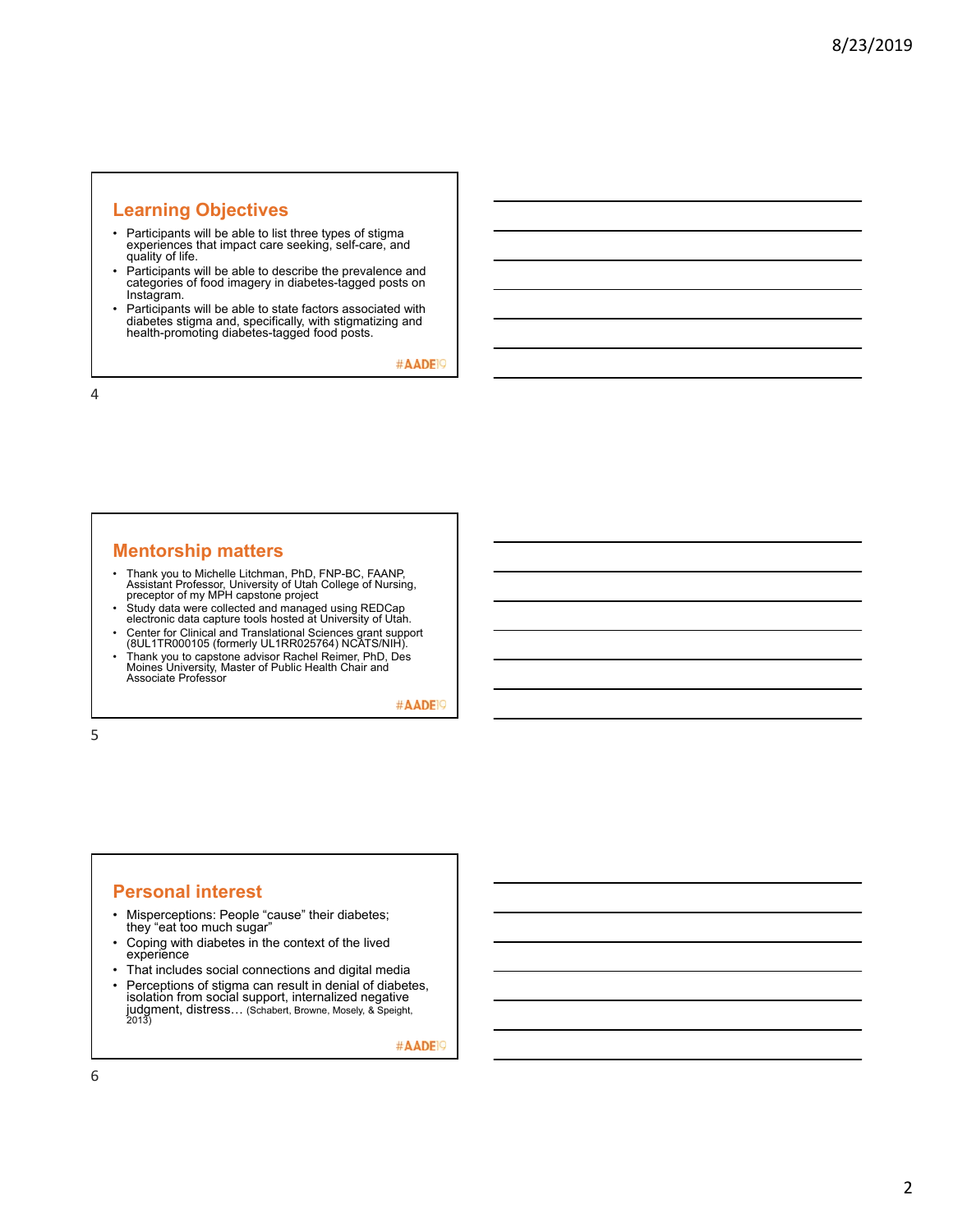#### **Health-related stigma**

- A psychological factor that influences lives of PWDs
- Based on a characteristic or attribute that differs from norms<br>• Fnacted (experienced) stigma: individual believes others have
- Enacted (experienced) stigma: individual believes others have a negative perception of the characteristic and respond unfairly (Earnshaw & Chaudoir, 2009)
- Manifests as unwarranted criticism, failure to include, denial of human dignity, dismissal of individual worth based on disease itself (Browne, Venture, Mosley, & Speight, 2013)

#AADE<sup>19</sup>

7

# **Diabetes-related stigma**

- 
- 
- 
- Participants with at least one chronic disease who internalize stigma to a<br>greater degree accessed less care. (Earnshaw & Quinn, 2012)<br>
 n = 25, 84% indicated belief that type 2 diabetes is stigmatized, or reported<br>
e
- 

#AADE<sup>19</sup>



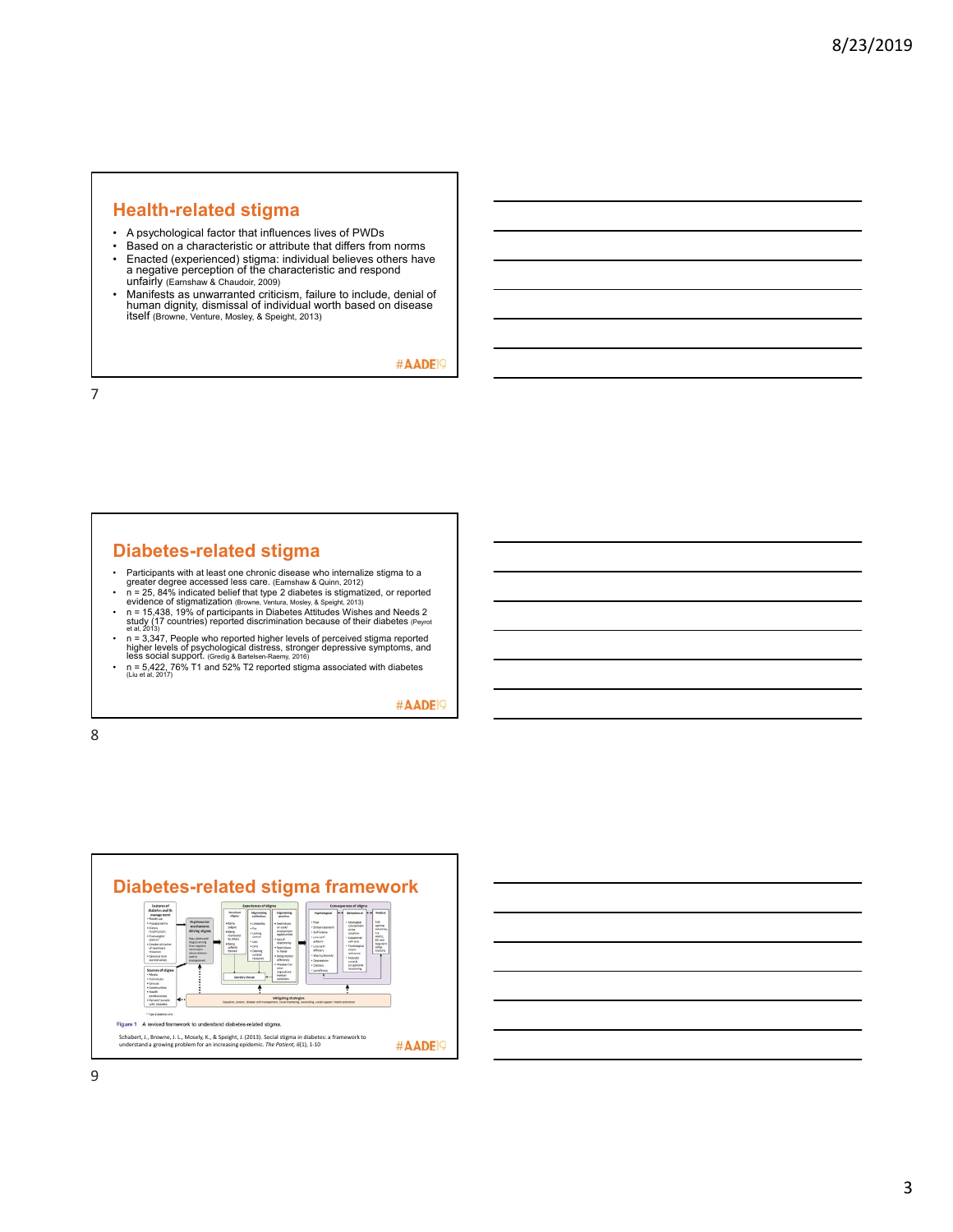#### **Research questions**

1. Are people likely to be exposed to food/beverage photos on Instagram that express stigma about diabetes?

2. How prevalent are health‐promoting posts among

diabetes‐tagged food images on Instagram?

3. What are characteristics associated with both stigmatizing and health‐promoting food posts?

#AADE<sup>19</sup>

10

# **Why Instagram?**

- Online U.S. adults: 35% used Instagram in 2018 (Smith & Anderson, 2018)
- Instagram is less-studied than Facebook and Twitter
- Food is strongly associated with perceptions of diabetes

#AADE<sup>19</sup>

11

#### **Study design**

- **Qualitative,** a systematic, objective way of describing and quantifying phenomena (Elo & Kyngas, 2008)
- Data analyzed in content analysis are text, images, and **expressions** intended to be seen, read, interpreted (Krippendorff, 2004)
- Focuses on **manifest (observable) content and context**
- **Ethical considerations** for this project: retrospective, publicly-available secondary data; no IRB review needed

#AADE<sup>19</sup>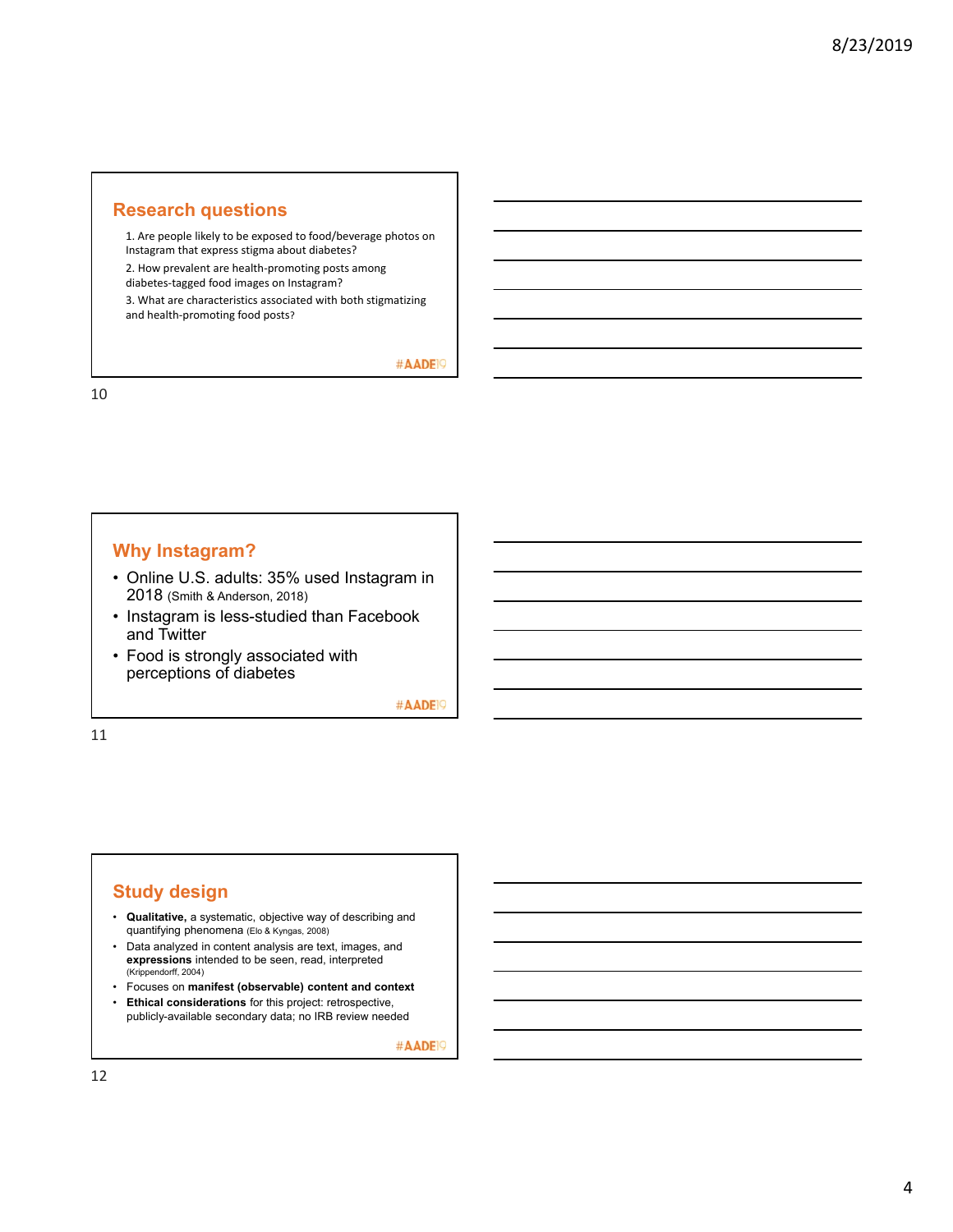#### **Coding**

- **Deductive approach** to develop survey instruments with researchers Litchman and Perry Gee, PhD, RN, and undergraduate student Kylie Kida, University of Utah School of Nursing
- **Analyzed complete post**
- **Stigma coded:** expressions of blame, disgust, exclusion, fear, guilt, isolation, negative stereotyping, rejection, restriction of opportunity, shame, unfairness/discrimination
- **Quality assurance:** two coders, Kelly Rawlings and undergraduate study Grant Hillenbrand, University of Nebraska. Any disagreements discussed and resolved; preceptor to arbitrate as needed

#AADE<sup>19</sup>

13

#### **Sampling**

- 2,390: ave. number diabetes-tagged Instagram posts/24 hrs.
- 6,612 samples, sequential posts May 12-14, 2018 1,401 posts screened
- 
- **Inclusion criteria:** posts featuring still photos or videos of edible food/beverage with text in English
- **Exclusion criteria:** posts with images other than photos or videos featuring food/beverage
- Counted but excluded from further coding: food/beverage posts<br>that were promotional (advertisements) or educational ("foods high<br>in Vitamin D"); posts featuring dietary supplements (pills, capsules,<br>powders, drinks); not

#AADE<sup>19</sup>

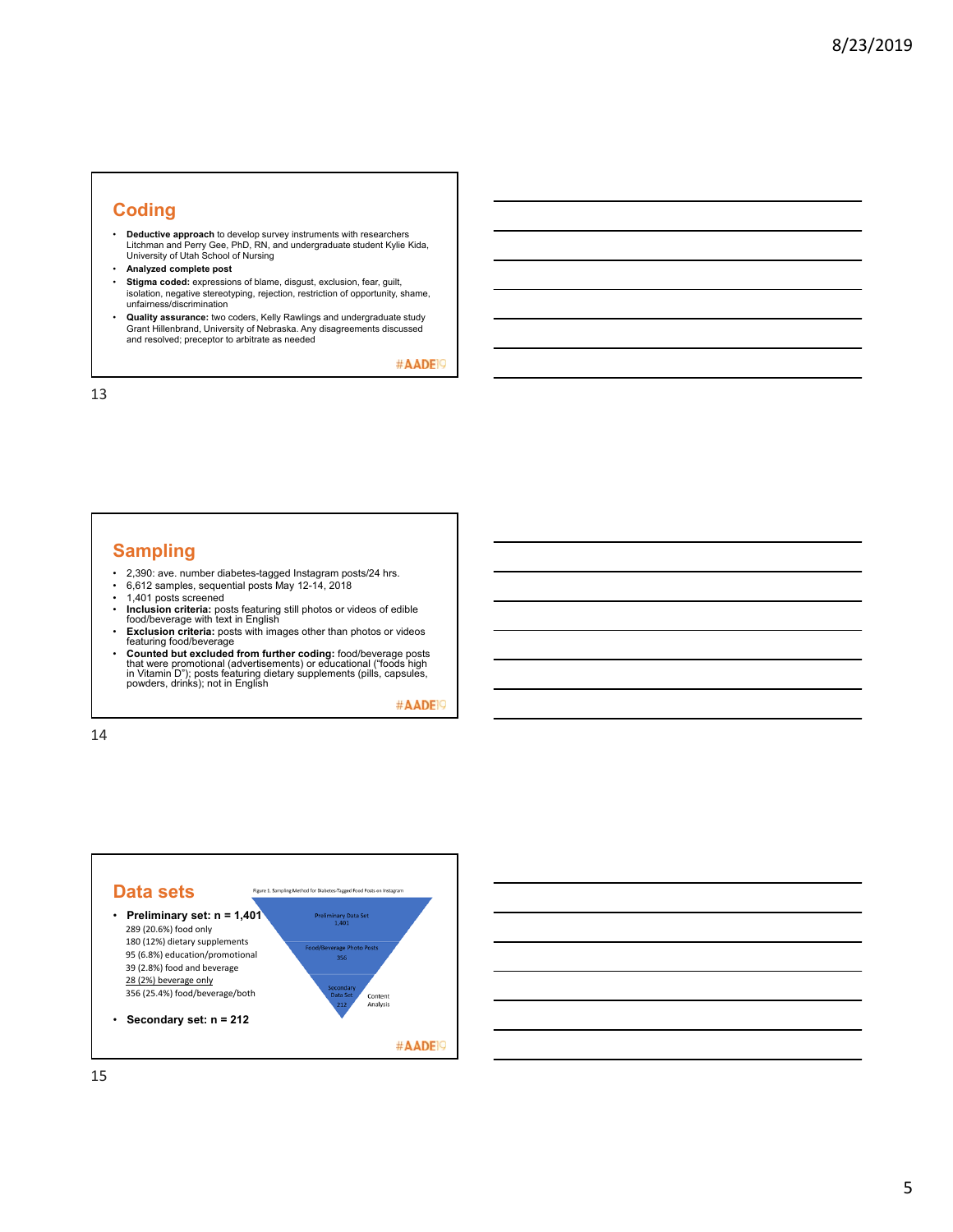#### **Results**

- **Diabetes Affinity:** 111 (53%) identified with diabetes, via choice of Instagram handle and/or in bio
	- **Stigma:**
	-
	- $-$  62 (29.2%) indicated stigma<br>- 4 most common stigma themes: blame, exclusion, guilt, restriction of – 4 most common stigma themes: blame, exclusion, guilt, restriction of opportunity
	- Exclusion and restriction of opportunity expressed solely by those with diabetes affinity – Of 48 no‐diabetes‐affinity posts, majority (70%) featured desserts/sweets
	-
- **Sarcasm:** 26 (12%) **Blame:** Posts tagged with no other health or nutrition terms were the most blatant in their expression of blame. Imagery: sweets

#AADE<sup>19</sup>

16

#### **Results, cont'd**

- **Healthy:** 75 (35.3%) of posts identified as a "meal"<br>- 60.8% of meal posts included nonstarchy vegetables, a marker of<br>"healthy"
	-
	- Healthy posts included a range of eating pattern or diet-related hashtags.<br>Most common: "low carb," "healthy eating," "low carb high fat," "weight<br>loss," and "ketogenesis"
- -
- **Virality:**<br>
 Entire secondary set: 78 likes, on average<br>
 Stigma posts with no-diabetes-affinity less popular:<br>
35 likes, on average

#AADE<sup>19</sup>

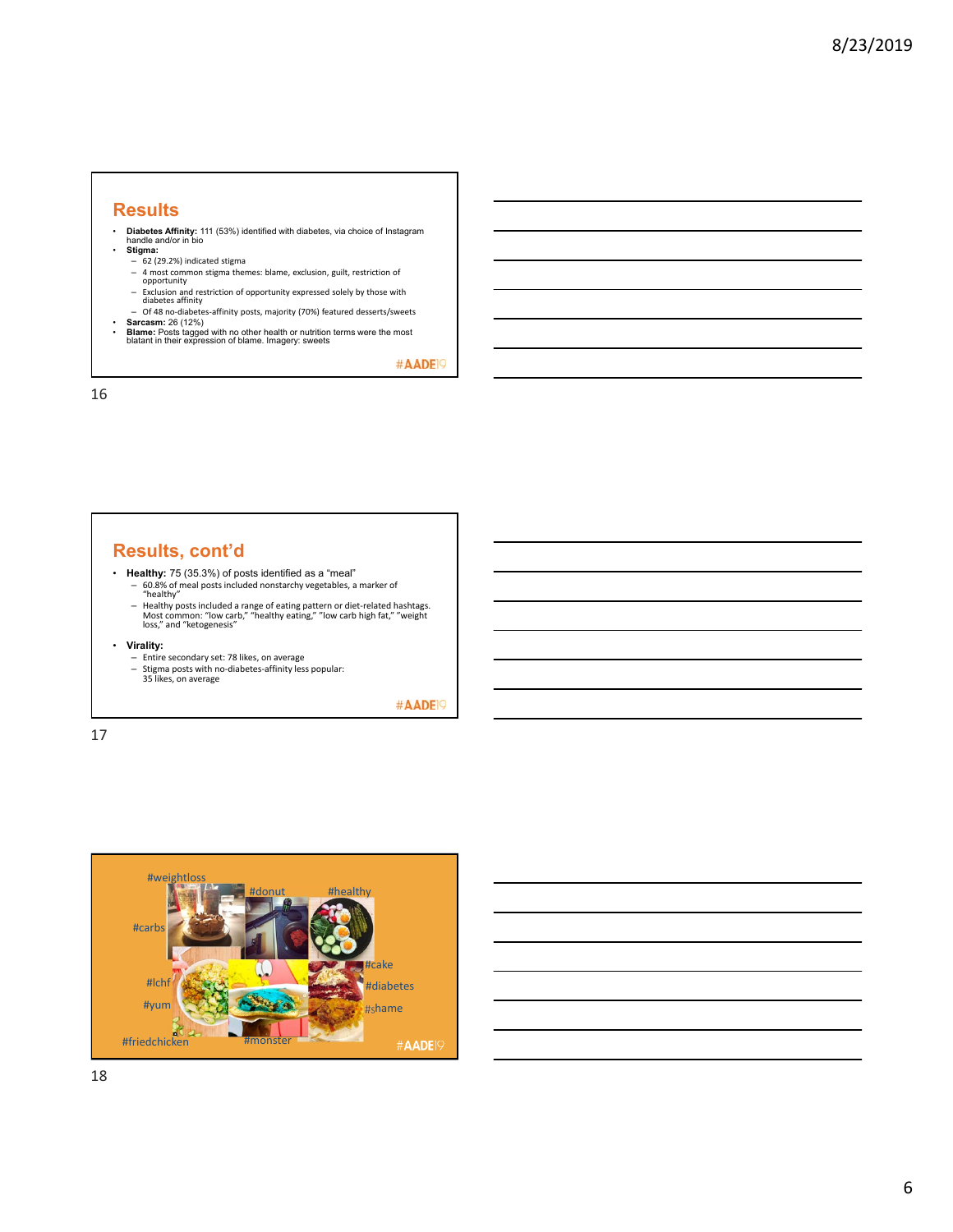| Top<br>75 #s | bloodsugar breakfast cake chocolate cleaneating delicious<br>diabetes<br>dishetesmusreness<br>dishadass<br>diabetestype diabetictood diabetictriendly diabeticlife diet dinner<br>dlookslikeme eatclean fitfam stood fitness food<br>foodblogger foodgasm foodie foodphotography<br>fondoio<br>foodporn toodstagram fruit glutenfree goals graintree health<br>healthy<br><b>healthychoices healthyeating</b><br>healthyfood healthylifestyle inspiration instafood<br><b>keto</b> ketodiet<br>insulin insulinpump intermittentfasting<br><b>ketogenic ketogenicdiet ketosis Ichf ne IOWCArD</b><br>lowcarbdiet lowcarbhighfat tunch motivation nutrition organic paleo<br>pancakes pcos plantbased protein recipe strong sugar SUQATTFEE sweet<br>$\mathsf{type}$ typeonediabetic vegan vegetarian $\mathsf{weightloss}$<br>weight ossjourney yum yummy |  |
|--------------|----------------------------------------------------------------------------------------------------------------------------------------------------------------------------------------------------------------------------------------------------------------------------------------------------------------------------------------------------------------------------------------------------------------------------------------------------------------------------------------------------------------------------------------------------------------------------------------------------------------------------------------------------------------------------------------------------------------------------------------------------------------------------------------------------------------------------------------------------------|--|
|--------------|----------------------------------------------------------------------------------------------------------------------------------------------------------------------------------------------------------------------------------------------------------------------------------------------------------------------------------------------------------------------------------------------------------------------------------------------------------------------------------------------------------------------------------------------------------------------------------------------------------------------------------------------------------------------------------------------------------------------------------------------------------------------------------------------------------------------------------------------------------|--|

| <u> 1989 - Johann Stoff, deutscher Stoff, der Stoff, der Stoff, der Stoff, der Stoff, der Stoff, der Stoff, der S</u> |  |  |  |
|-----------------------------------------------------------------------------------------------------------------------|--|--|--|
| <u> 1989 - Johann Stoff, amerikansk politiker (d. 1989)</u>                                                           |  |  |  |
| <u> 1989 - Johann Stoff, amerikansk politiker (d. 1989)</u>                                                           |  |  |  |
|                                                                                                                       |  |  |  |
| <u> 1989 - Johann Stoff, deutscher Stoff, der Stoff, der Stoff, der Stoff, der Stoff, der Stoff, der Stoff, der S</u> |  |  |  |
| <u> 1989 - Johann Stoff, deutscher Stoffen und der Stoffen und der Stoffen und der Stoffen und der Stoffen und d</u>  |  |  |  |
|                                                                                                                       |  |  |  |

19

#### **Discussion**

- **Exposure to diabetes-tagged food or supplement posts** on Instagram is very likely for those using search term "diabetes"
- Nearly **1/3 of food and/or beverage posts contained an expression of stigma;** this study did not measure impact
- People who **do not identify with diabetes link sweet food and diabetes**
- **Restriction of opportunity** and **exclusion themes** are exclusively expressed by **people who identify with diabetes**
- Eating patterns and diets are often tagged within health-promoting food posts, yet the foods shown may not be healthy for individuals

#AADE<sup>19</sup>

20

# **Strengths & limitations**

- **Strengths**
	-
	- Focus on Instagram Sampling imitated real‐time scrolling through search results
	-
- Broad view of stigmatizing and health‐promoting attributes<br>– Showed lived experience elements not typically encountered within clinical<br>setting • **Limitations**
- -
	- Sample and primary data set may not be representative Deductive coding: may have missed some relevant associations; preconceived expectations likely introduced Emoticons not analyzed
	-

#AADE<sup>1</sup>